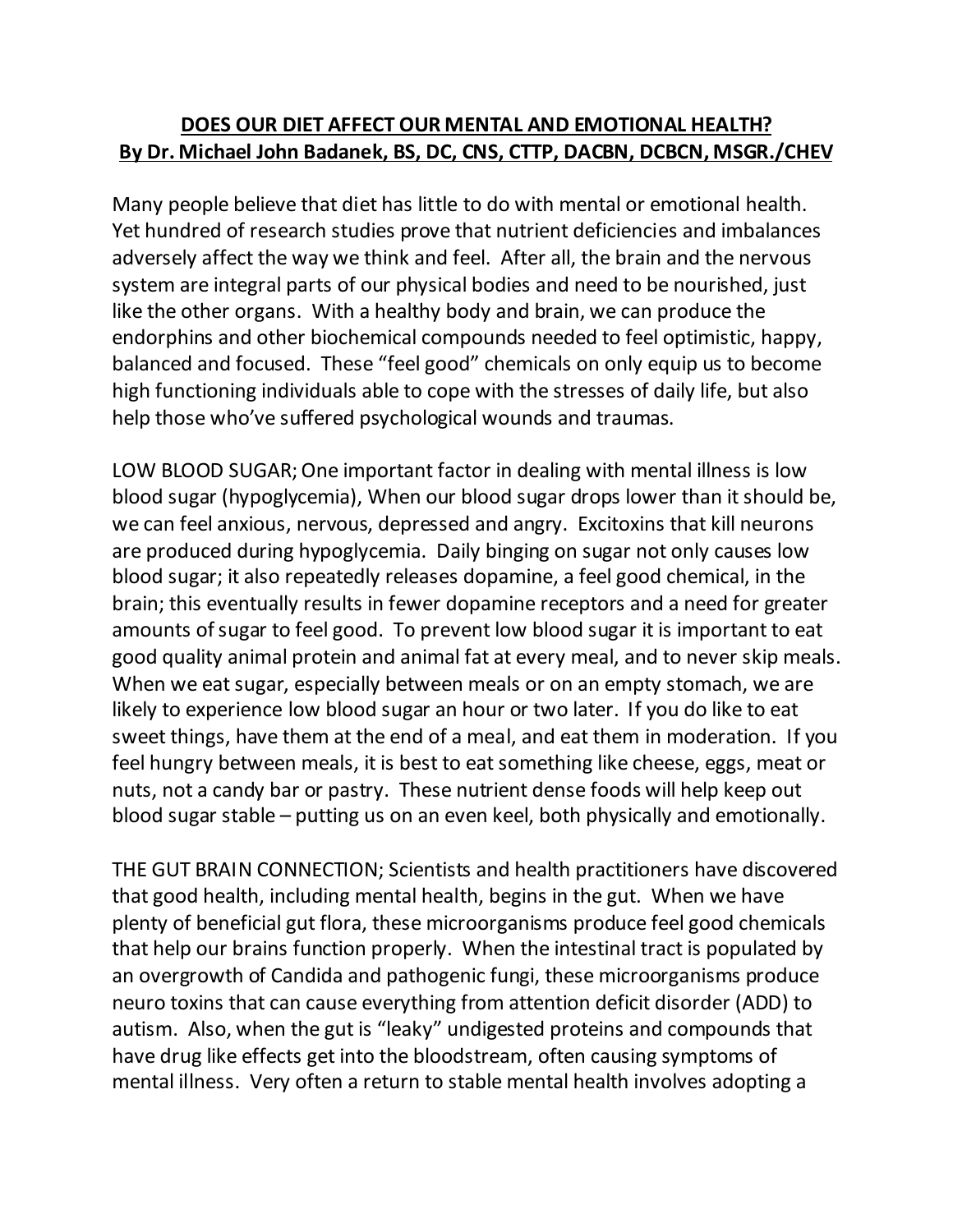diet that can heal the gut and repopulate the digestive tract with friendly microorganisms, such GAPS (Gut and Psychology Syndrome) diet. Genetically modified foods, antibiotics, chlorinated and fluorinated water and concentrated sweeteners can destroy beneficial gut bacteria. Lacto-fermented foods rich in beneficial bacteria and gelatin rich bone broth can help heal the gut and repopulate it with good bacteria.

THYROID DISORDERS AND MENTAL HEALTH; Poor Thyroid function can result in psychiatric disturbances. People with an overactive thyroid may be anxious, tense, moody, impatient, irritable, depressed and unable to concentrate. In extreme cases, they may appear schizophrenic, losing touch with reality and becoming delirious or hallucinating. People with an underactive thyroid may lose interest and initiative, have slow mental processes and memory, and suffer from depression and paranoia. In these cases, treatment of the thyroid disorder is vital to restoring mental health. Iodine and Vitamin A are key nutrients for healthy thyroid function.

VEGETARIAN DIET; A vegan or vegetarian diet is often lacking in nutrients that support mental health, such as vitamins A, D and B12, and minerals like zinc and iron. Studies show that vegans and vegetarians suffer more depression and anxiety than those who include meat and other animal products in the diet.

## MODERN DIETS AND MENTAL ILLNESS

Many food products and beverages in the modern diet can affect the nervous system and lead to depression and mental illness.

REFINED SWEETENERS, including sugar, high fructose corn syrup, dextrose, fructose, fruit juices, etc.

MODERN VEGETABLES OIs, including hardened shortenings, margarines, spreads and liquid oils.

MSG, which is often not labeled. Almost all processed foods contain MSG, even low fat dairy products.

ADDITIVES including artificial dyes, flavorings and preservatives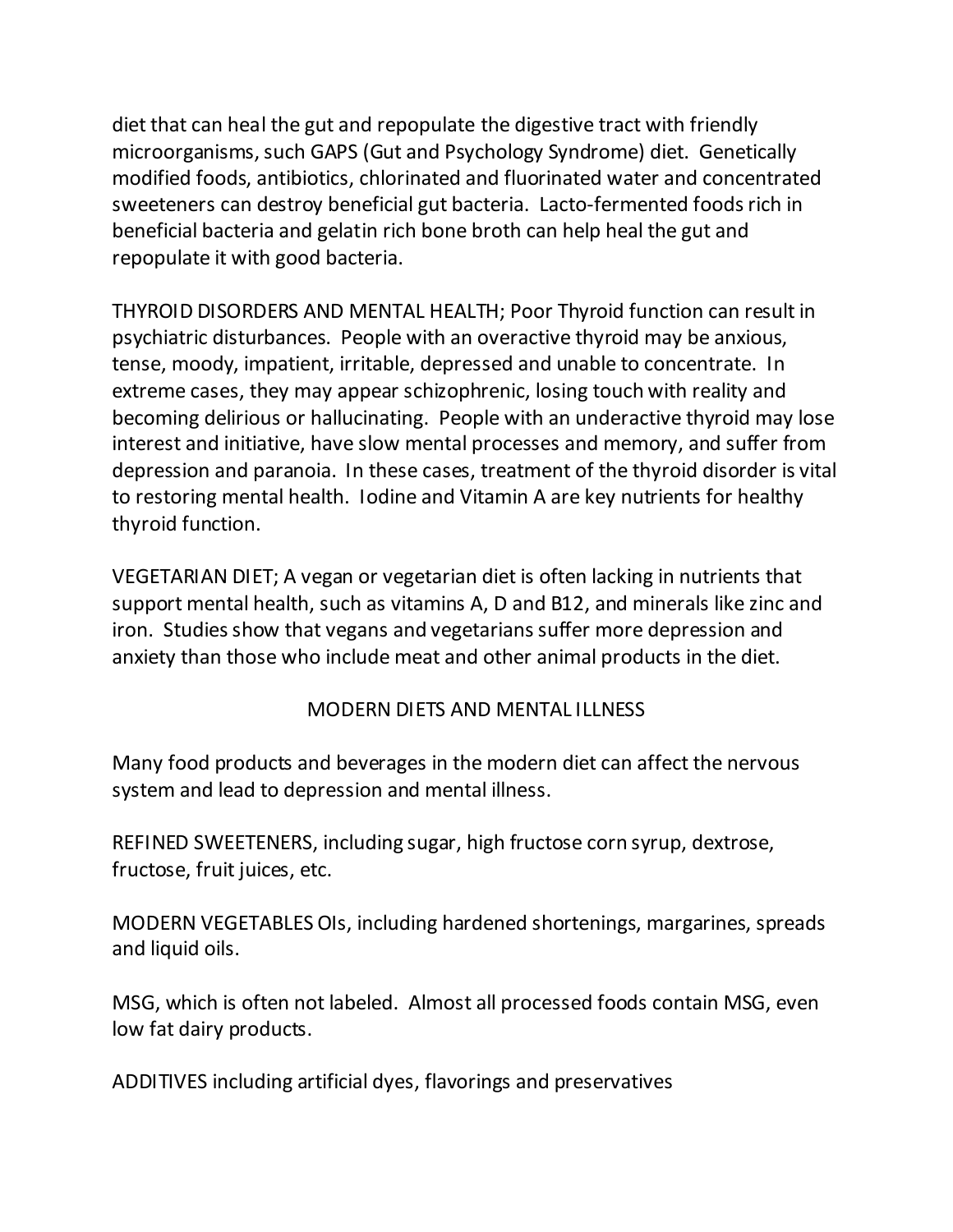WHEAT and other gluten-containing products, for those with gluten sensitivity poor digestion and leaky gut.

SOY products depress thyroid function and block many nutrients important for mental health.

ASPARTAME (in Nutrasweet and Equal) is associated with panic attacks, depression, bipolar disorder, memory problems and other symptoms of mental illness.

GMOs (Genetically Modified Organisms can disrupt gut flora; the herbicide Round-Up used on GMOs is associated with a rise in autism.

## DRUGS FOR MENTAL ILLNESS

Prescription drugs for mental illness, taken by about 20 percent of Americans, represents a business that brings in over seventy billion dollars yearly for the pharmaceutical industry. But Prozac, Xanax, Lexapro, Zoloft, and other such drugs have serious side effects, including anxiety, panic, social phobia, depression and suicide. They can cause irritability, difficulty concentrating, anorexia, memory loss, fatigue, seizures, slurred speech, weakness, and changes in libido, menstrual irregularities, incontinence and urinary retention. Most cause birth defect and pass into breast milk, yet they are often prescribed for pregnant and nursing mothers.

## CHOLESTEROL LOWERING DRUGS

Many people take cholesterol lowering drugs called statin (such as Lipitor, Lescol, Mevacor, Altoprev, Prevachol, Crestor, Zocor and Livalo) to lower their cholesterol levels. The problem is that we need cholesterol for many functions in the body, including the production of sex hormones, and "fee- good" hormones. Side effects of cholesterol lowering drugs include depression, anti-social behavior, irrational anger, memory loss, slowed reactions and suicide.

It is not necessary to take cholesterol lowering drugs. In women of all ages and in the elderly, higher cholesterol is associated with a longer life. Cholesterol levels